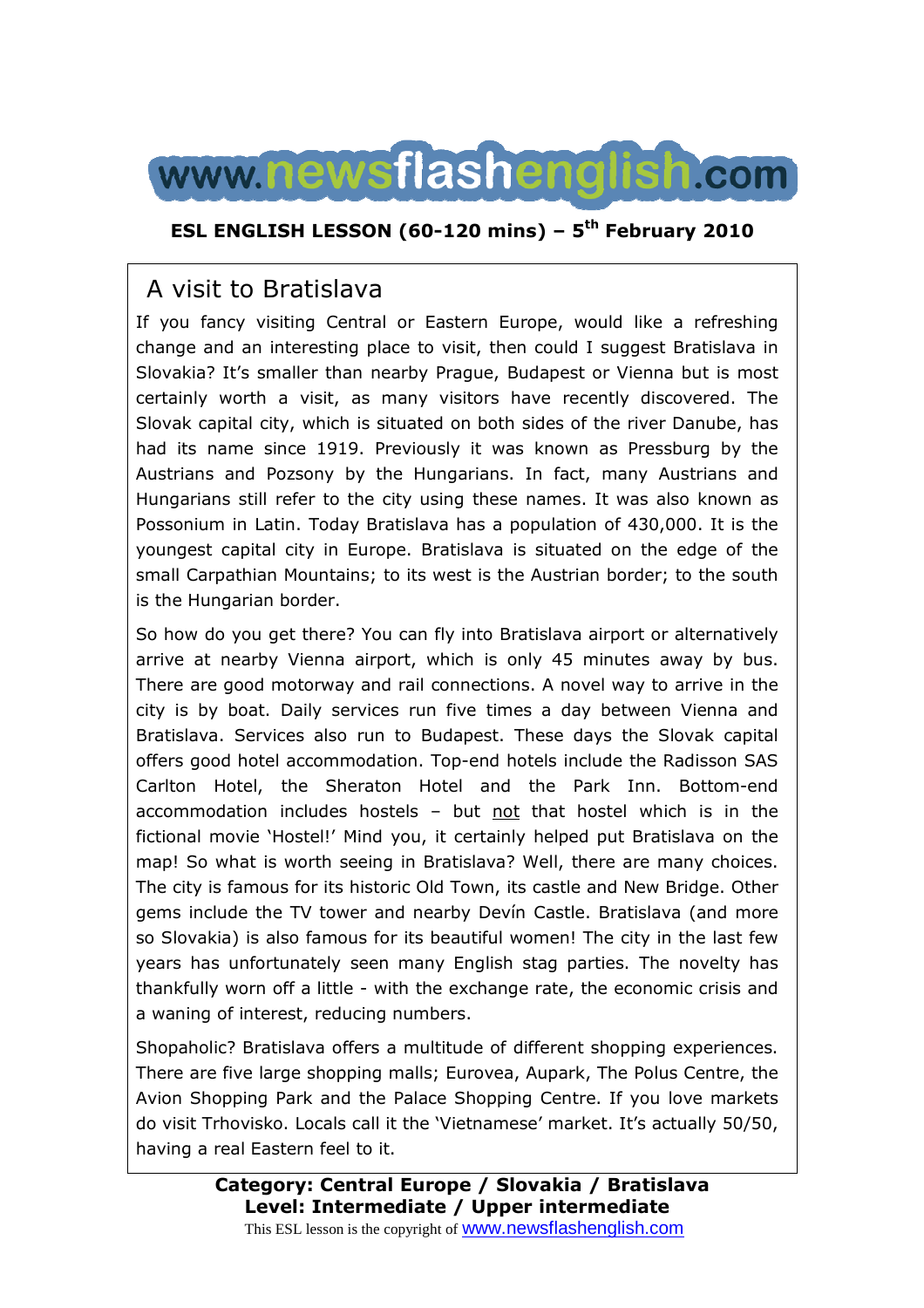New Year's Eve (known in Slovak as *Silvester*) in Bratislava is known as 'Partyslava'. Just before midnight virtually the entire city converges onto the Old Town riverfront to watch at midnight a grand firework display from boats on the river.

Slovakia offers some great beers including Zlatý Bažant, Šariš, Topvar and Smädný Mních. Slovak wines to enjoy include wines grown in the Slovak Tokaj region, Southern and Eastern Slovakia. They are also grown around the capital Bratislava in the region that is known as the Little Carpathian region.

Feeling hungry? Then try some Slovak food. The national dish is bryndzové halušky that is potato-pasta small dumplings topped with sheep's cheese and bacon. Slovaks like their soup. A favourite is kapustnica that is made with sauerkraut and smoked ham or sausage. Slovaks also like bryndza, which is sheep's cheese, which is sometimes spread on bread. Dumplings are popular especially with goulash. There are also the more unusual black poppy pancakes or goose fat and raw onion, which is spread on sliced bread. This is quite popular at the Bratislava Christmas market.

One of Bratislava's best kept secrets is its TV Tower. Situated on the hill high above the city this gem of a place has, to date, not been reconstructed. It is one of the few places where you can still get that communist feel! The views from the revolving tower with restaurant inside are truly panoramic. Nearby to Bratislava is a national monument – Devín Castle. The ruins of this famous castle lay on the Slovak border with Austria where the Moravia river joins the river Danube. Dating from the  $9<sup>th</sup>$  century the castle, which for centuries sat on the top of the rock cliff, was destroyed by Napoleon's army in 1809. It lay in ruins till 1965 when the communists did some partial reconstruction. A leisurely afternoon visit here is well worth it.

**Note: Check out an alternative lesson on the Slovak capital city: 'Bratislava old and new'.**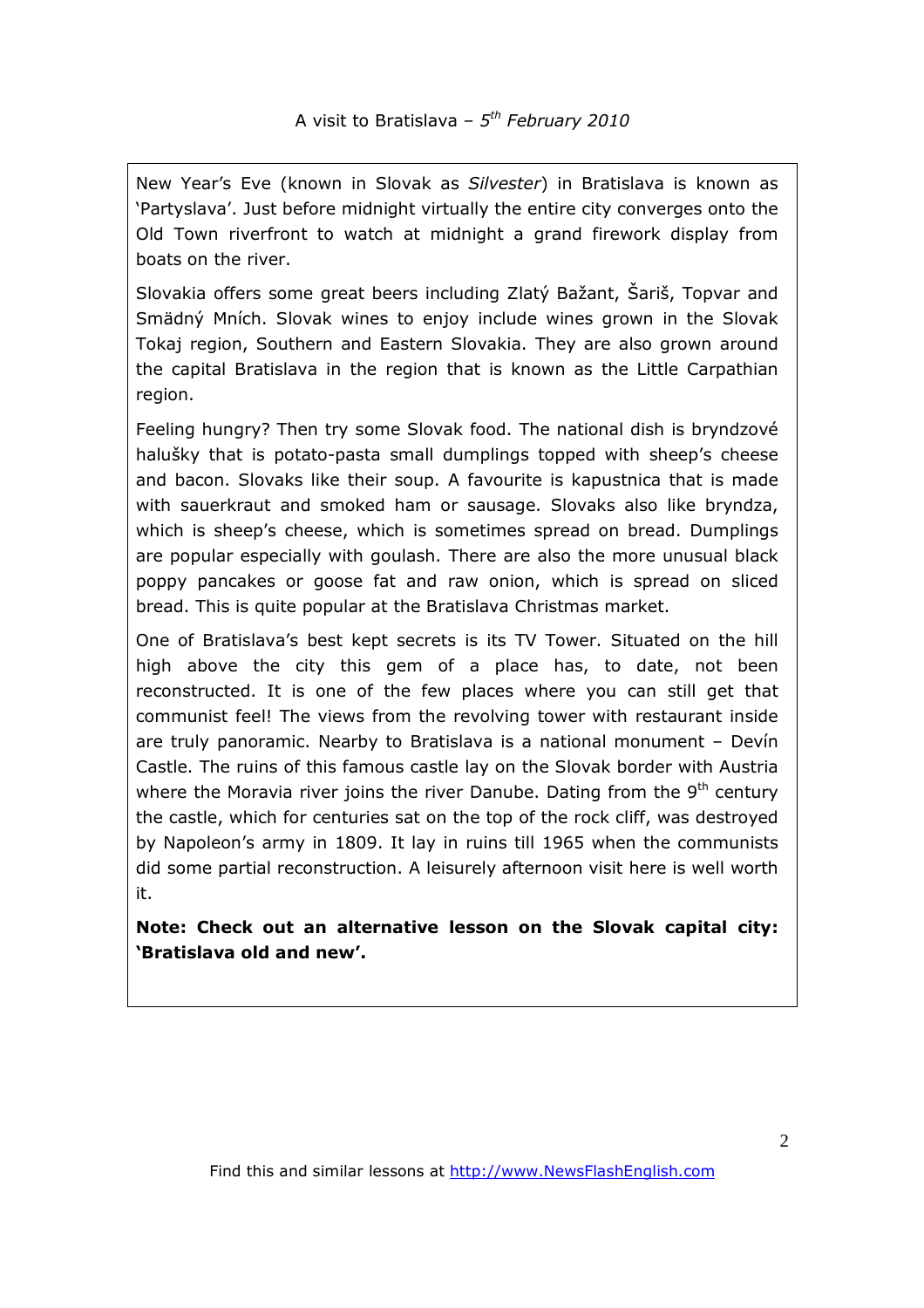### A visit to Bratislava – *5 th February 2010*

# **FXFRCISES**

1. Bratislava: Think of three things you know about Bratislava? Go round the room swapping details.

2. Geography: Bratislava: What part of the world is Bratislava in? What country is Bratislava in? Draw a map on the board then look on Google maps.

3. Dictation: The teacher will read four to six lines of the article slowly and clearly. Students will write down what they hear. The teacher will repeat the passage slowly again. Self correct your work from page two - filling in spaces and correcting mistakes. Be honest with yourself on the number of errors. Advise the teacher of your total number of errors. Less than five is very good. Ten is acceptable. Any more is room for improvement! More than twenty - you need to do some work!

4. Reading: Get students to read the passage aloud. Swap readers every paragraph.

5. Vocabulary: Students look through the article. Underline/highlight any vocabulary you do not know. Look in dictionaries. Discuss and help each other out. The teacher will go through & explain any words or phrases you do not understand.

6. The article: Students look through the article with the teacher.

- a) What is the article about?
- b) What do you think about Bratislava?
- c) Will you be visiting Bratislava this year?

7. I went to Bratislava and I saw… Think of five places to visit in Bratislava. Add five foods and drinks from Slovakia. Use them to compile a short story about a holiday to Bratislava you made recently. (Imagine!) Tell your story to your partner.

| Five places to visit in Bratislava | Five Slovak food and drinks |
|------------------------------------|-----------------------------|
|                                    |                             |
|                                    |                             |
|                                    |                             |
|                                    |                             |
|                                    |                             |

**The teacher** will choose some pairs to discuss their findings in front of the class.

8. Let's chat! Phone call: In pairs: One of you is on holiday in Bratislava for the weekend. You are excitedly ringing your friend back home to tell them all about your adventures so far. Your friend asks you some questions about it. Arrange a meeting time and date for the following weekend. Remember you are *on the phone*! *5-minutes.* 

Find this and similar lessons at http://www.NewsFlashEnglish.com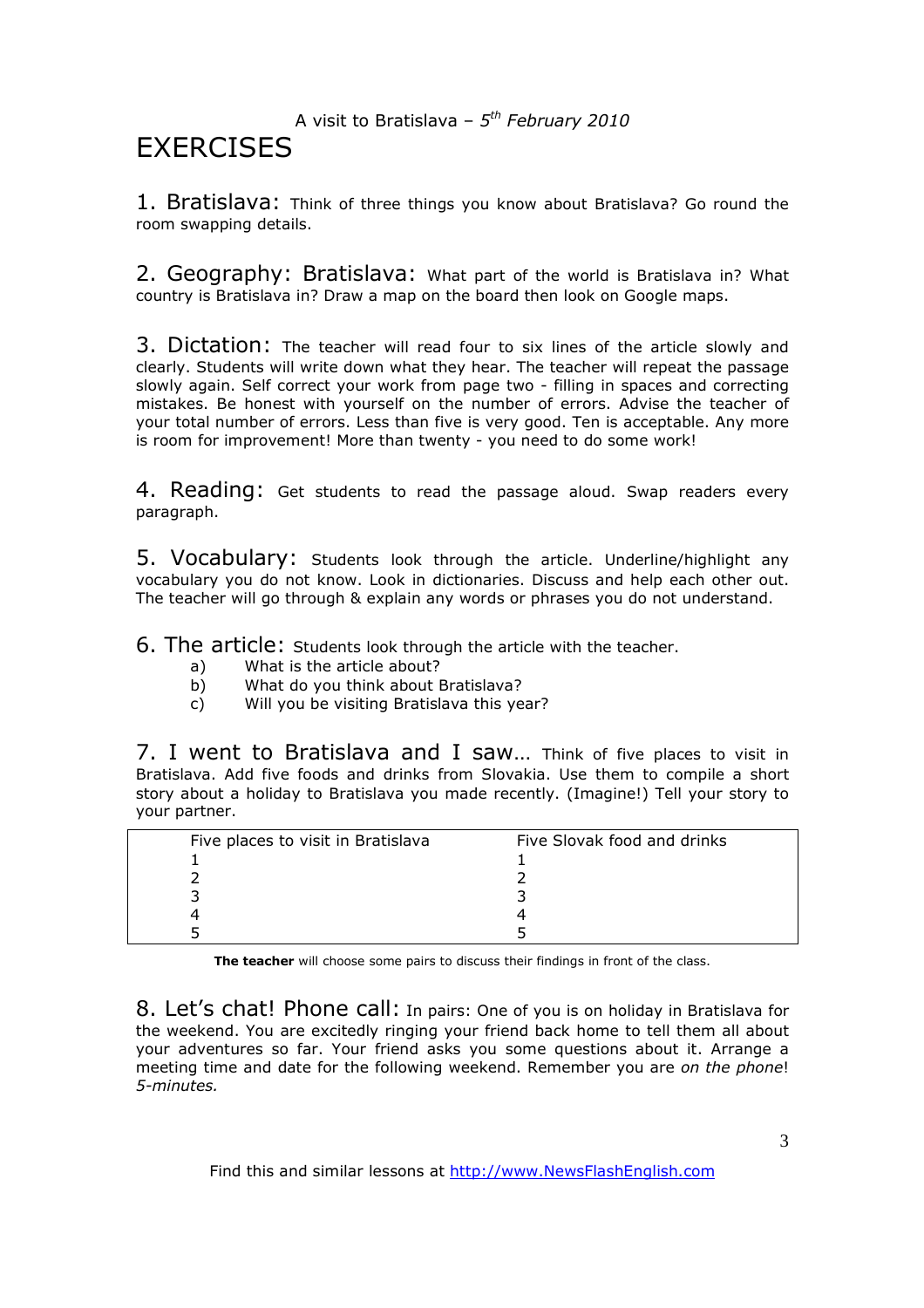### A visit to Bratislava – *5 th February 2010*

9. Bratislava: With your partner, discuss the following about Bratislava. (*You may need to look on the internet for this*)

|    | As a capital               | b  | Working/Jobs in Bratislava      |
|----|----------------------------|----|---------------------------------|
|    | Major events in Bratislava |    | The river Danube                |
| 3  | The Old City               |    | The tourists!                   |
| 4  | The airport                | q  | Shopping in Bratislava          |
| 5. | Bratislava pubs!           | 10 | The Euro in Bratislava/Slovakia |

**The teacher** will choose some pairs to tell their stories in front of the class.

10. Let's do 'the Article quiz': Have the students quiz each other in pairs. They score one point for each correct answer and half a point each time they have to look at the article for help. See who can get the highest score!

#### **Student A**

- 1) Which cities are mentioned?
- 2) How can you get to Bratislava?
- 3) What is a shopaholic?
- 4) What was the name of the movie?
- 5) Name three things Bratislava is famous for. **Student B**
- 1) What happens on New Year's Eve?
- 2) Name two Slovak wine regions.
- 3) Name Bratislava's shopping malls.<br>4) Who destroved Devín Castle?
- 4) Who destroyed Devín Castle?<br>5) Who partially reconstructed D
- 5) Who partially reconstructed Devín Castle? When?

11. Let's explain! Likes and dislikes of Bratislava! Think of three things you like about Bratislava. Also three things you don't like. Write them below. Using these words/phrases tell your partner why. (Imagine!)

| Likes | <b>Dislikes</b> |
|-------|-----------------|
|       |                 |
|       |                 |
|       |                 |

**The teacher** will choose some pairs to hear their results.

12. Presentation: In pairs, groups or individually: Prepare in class or at home a 2-minute presentation on *Bratislava*. Maybe focus on a particular aspect of the city. Stand at the front of the class to give your presentation. The class can vote on the best presentation. Class – After the presentations go through the strong and weak points on each presentation. Learn from the results.

13. Let's write an e-mail: Write and send a 200 word e-mail to your teacher about **Bratislava**. Your e-mail can be read out in class.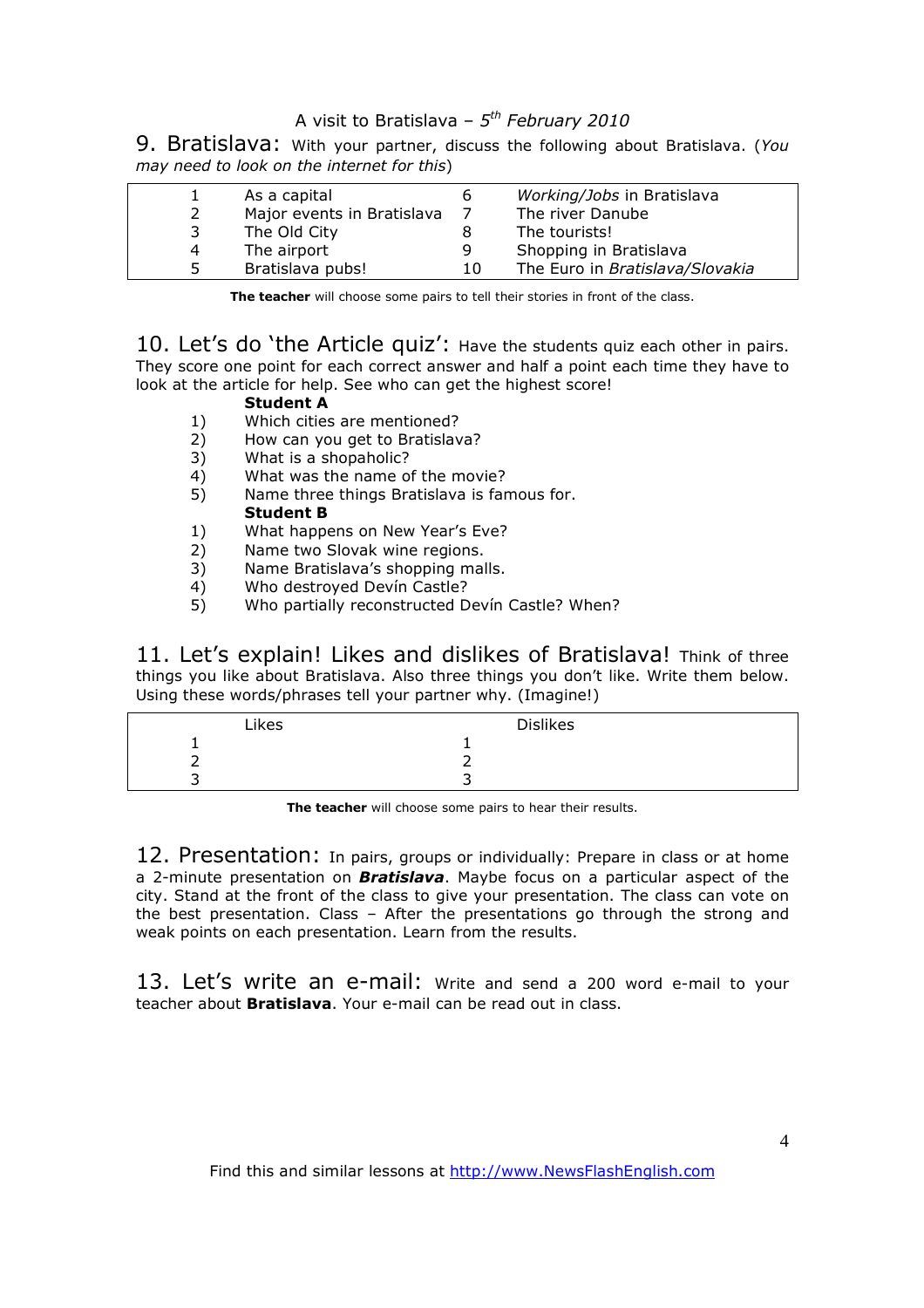A visit to Bratislava – *5 th February 2010*

# DISCUSSION

Note: A previous trip to Bratislava will benefit students here.

For students who have NOT been to Bratislava – IMAGINE a little!

#### **STUDENT A's QUESTIONS**

- 1) Did the headline make you want to read the article?<br>2) Is Bratislava overrated?
- 2) Is Bratislava overrated?
- 3) How would you get to Bratislava?
- 4) What do you think of Slovakia?<br>5) Name three things tourists can
- 5) Name three things tourists can see in Bratislava?
- 6) Where is the best place to go shopping in Bratislava?
- 7) What do you think of Bratislava's tram and trolleybus system?
- 8) What do you think of Bratislava airport?
- 9) Give three examples of how Bratislava has changed over 25 years.
- 10) Would you like to study English or Slovak in Bratislava?

#### **STUDENT B's QUESTIONS**

- 1) What do you think about what you read?
- 2) What do you think about Bratislava?
- 3) Are you a shopaholic?
- 4) Give three examples of Slovak food.
- 5) Have you ever been ripped off (in Bratislava)? How?
- 6) What do you think of Bratislava taxis?
- 7) Are there too many tourists in Bratislava?
- 8) Where's a good place to stay in Bratislava?
- 9) Where's a good place to eat in Bratislava?
- 10) Did you like this discussion?

# SPEAKING

### Game! If I went to Bratislava I might see… *Allow 10 minutes - Small groups / pairs / 1 to 1*

Form a circle or go round the room in a clockwise direction.

#### **"If I went to Bratislava I might see…**

The idea of the game is that each person has to remember what was previously said. Then add another of your own. The list will therefore get longer and longer.

When a student cannot remember the order or cannot think of any more ideas they are 'eliminated'!

The winner is the one at the end not eliminated!

The teacher can moderate the session.

Find this and similar lessons at http://www.NewsFlashEnglish.com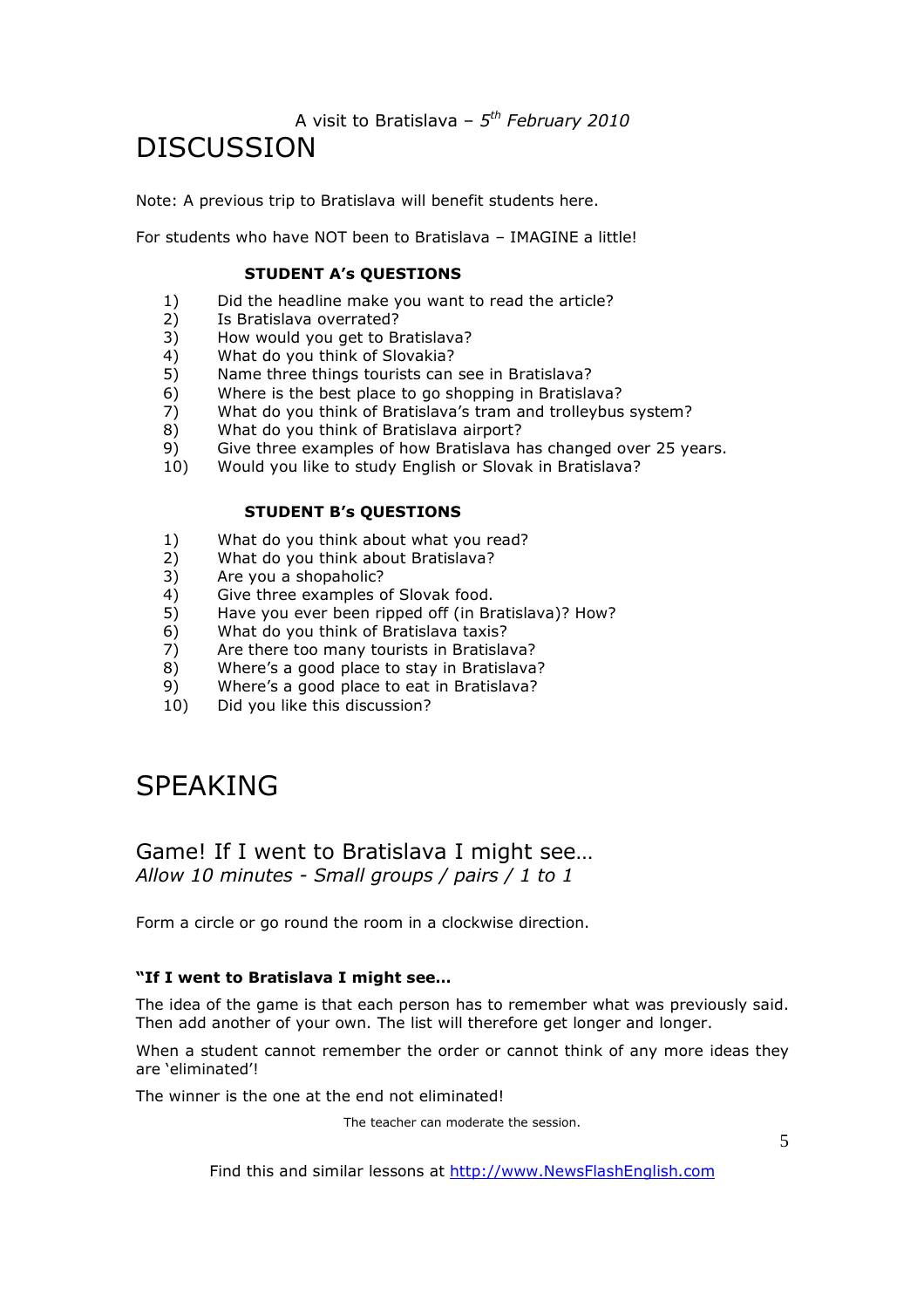## A visit to Bratislava – *5 th February 2010* GAP FILL: READING

Put the words into the gaps in the text.

If you visiting Central or Eastern Europe, would like a refreshing change and an interesting place to visit, then could I suggest Bratislava in Slovakia? It's smaller than \_\_\_\_\_\_ Prague, Budapest or Vienna but is most certainly worth a visit, as many visitors have recently discovered. The Slovak capital city, which is situated on both sides of the river Danube, has had its name since 1919. Previously it was known as Pressburg by the Austrians and Pozsony by the Hungarians. In fact, many Austrians and Hungarians still \_\_\_\_\_ to the city using these names. It was also known as Possonium in . Today Bratislava has a population of 430,000. It is the youngest exactly in Europe. Bratislava is situated on the \_\_\_\_ of the small Carpathian Mountains; to its west is the Austrian \_\_\_\_\_\_; to the south is the Hungarian border. *refer fancy nearby edge capital border Latin*

So how do you get there? You can fly into Bratislava airport or **\_\_\_\_\_\_\_\_\_** arrive at nearby Vienna airport, which is only 45 minutes away by bus. There are good motorway and rail connections. A \_\_\_\_\_ way to arrive in the city is by boat. Daily services run five times a day between Vienna and Bratislava. Services also run to Budapest. These days the Slovak capital offers good hotel **Slovak** Top-end hotels include the Radisson SAS Carlton Hotel, the Sheraton Hotel and the Park Inn. Bottom-end accommodation includes hostels – but  $not$  that \_\_\_\_\_\_ which is in the \_\_\_\_\_\_\_\_\_\_ movie 'Hostel!' Mind you, it certainly helped put Bratislava on the map! So what is worth seeing in Bratislava? Well, there are many choices. The city is famous for its historic Old Town, its castle and New Bridge. Other gems include the TV tower and nearby Devín Castle. Bratislava (and more so Slovakia) is also famous for its beautiful Fame in the city in the last few years has unfortunately seen many English \_\_\_\_ parties. The novelty has worn off a little - with the exchange rate, the economic crisis and a waning of interest, reducing numbers.

*alternatively stag novel accommodation hostel women fictional thankfully*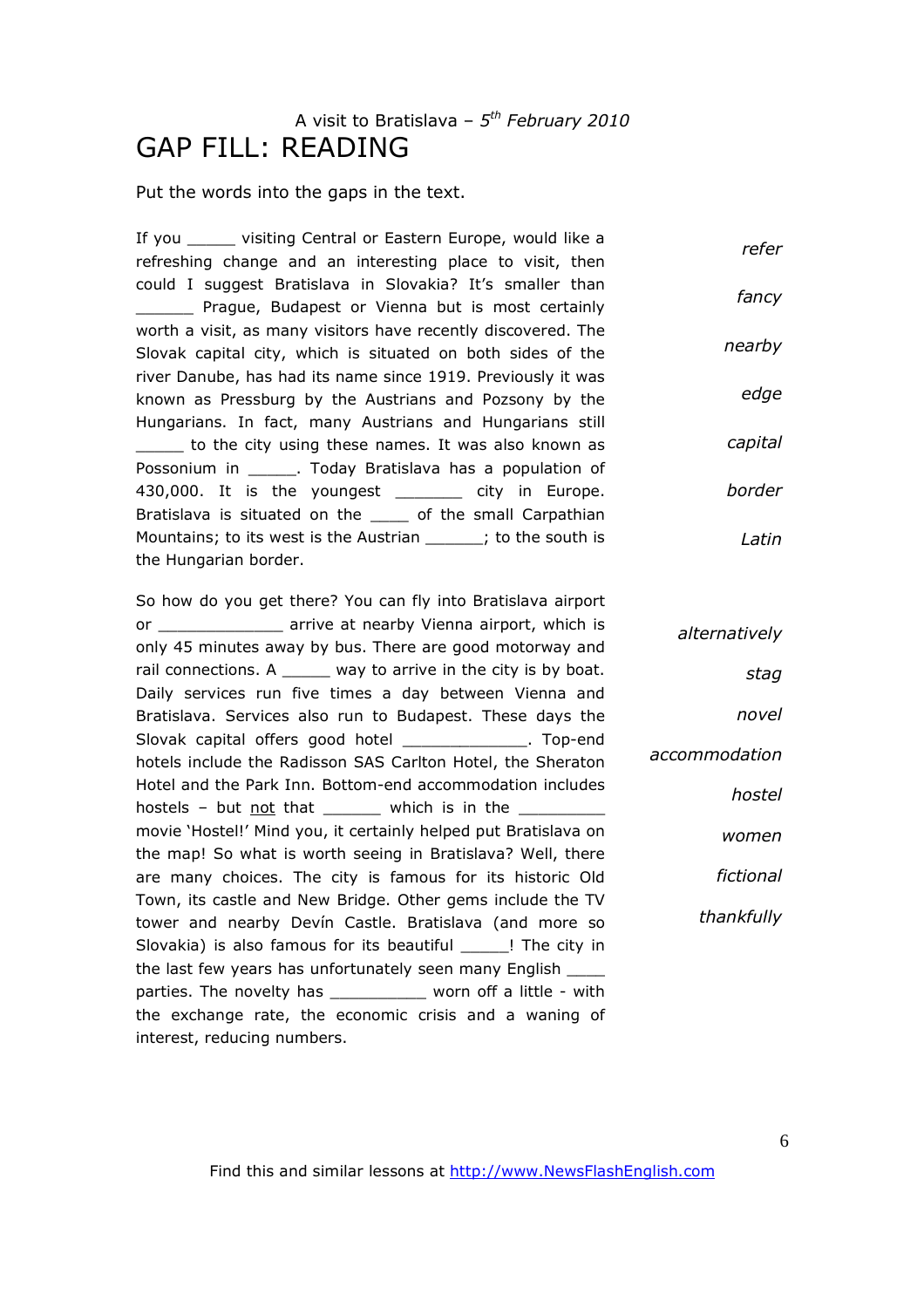# GRAMMAR

Put the words into the gaps in the text.

## A visit to Bratislava

*since*

*you*

*how*

*its*

*a*

*so*

*the*

*for*

*but*

If you fancy visiting Central or Eastern Europe, (1)\_ like a refreshing change and an interesting place to visit, then could I suggest Bratislava in Slovakia? It's smaller (2) nearby Prague, Budapest or Vienna but is (3) certainly worth a visit, as (4) visitors have recently discovered. The Slovak capital city,  $(5)$  is situated on both sides of the river Danube, has had its name (6) \_ 1919. Previously it was known as Pressburg by the Austrians and Pozsony by the Hungarians. In fact, many Austrians and Hungarians (7) refer to the city using these names. It was (8) \_ known as Possonium in Latin. Today Bratislava has a population of 430,000. It is the youngest capital city in Europe. Bratislava is situated on the edge of the small Carpathian Mountains; to its west is the Austrian border; to the south is the Hungarian border. *still which would than also most many*

 $(1)$   $(2)$  do you get there?  $(3)$  can fly into Bratislava airport or alternatively arrive at nearby Vienna airport, which is only 45 minutes away by bus. There are good motorway and rail connections. (4) \_ novel way to arrive in the city is by boat. Daily services run five times a day between Vienna and Bratislava. Services also run to Budapest. These days the Slovak capital offers good hotel accommodation. Top-end hotels include the Radisson SAS Carlton Hotel, the Sheraton Hotel and the Park Inn. Bottom-end accommodation includes hostels – (5) not that hostel, which is in the fictional movie 'Hostel!' Mind you, it certainly helped put Bratislava on the map! So what is worth seeing in Bratislava? Well, there are many choices. The city is famous for its historic Old Town,  $(6)$ castle and New Bridge. Other gems include the TV tower and nearby Devín Castle. Bratislava (and more so Slovakia) is also famous (7) its beautiful women! The city in the last few years has unfortunately seen many English stag parties. The novelty has thankfully worn off a little - with the exchange rate,  $(8)$ economic crisis and a waning of interest, reducing numbers.